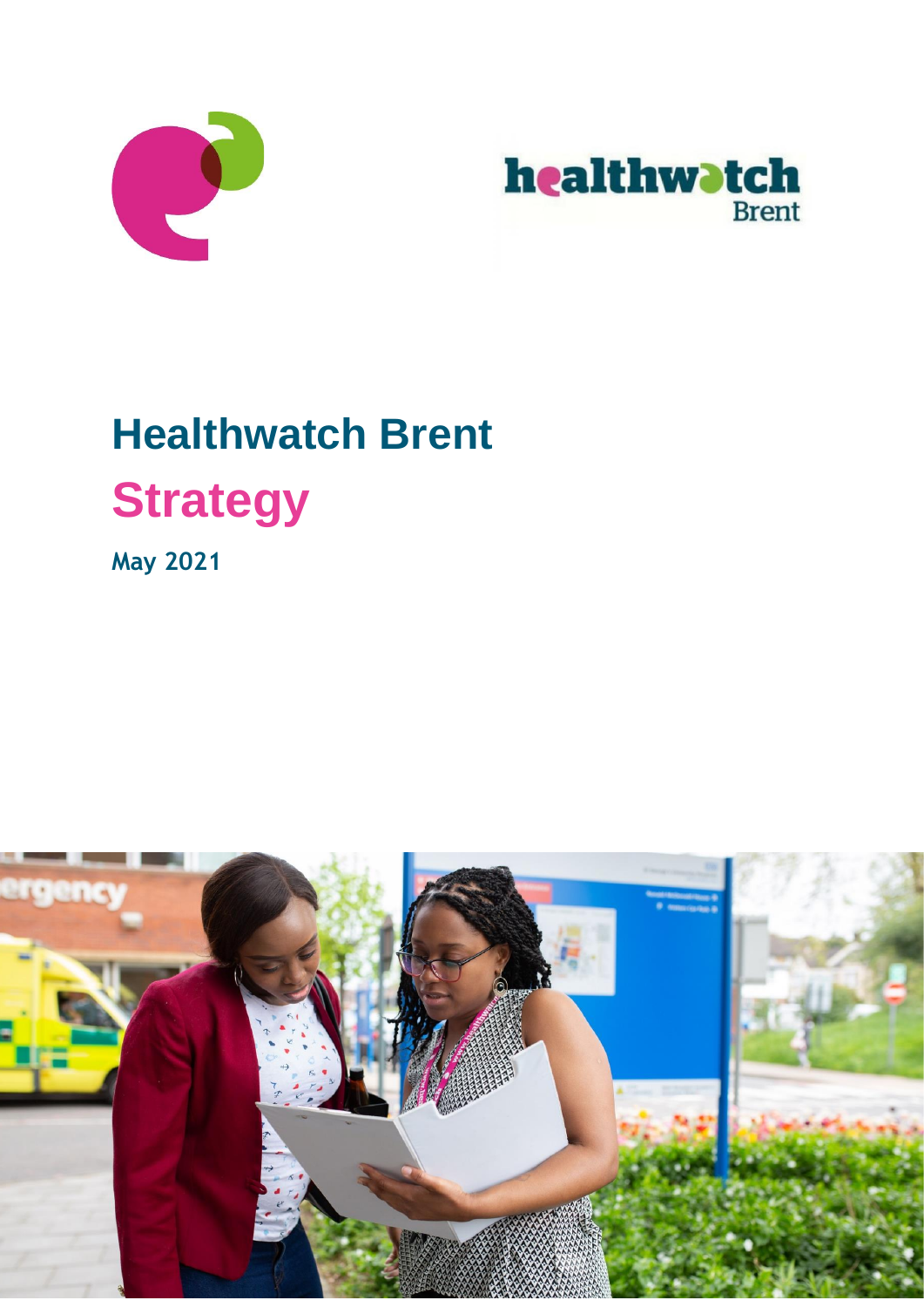# Document control

| <b>Version</b>     | 1.0                                    |  |
|--------------------|----------------------------------------|--|
| Author             | Steve Inett                            |  |
| Approved by        | The Advocacy Project Board of Trustees |  |
| Date approved      | 20 May 2021                            |  |
| Effective date     | 20 May 2021                            |  |
| <b>Review date</b> | 20 May 2022                            |  |
|                    |                                        |  |

## Who is Healthwatch Brent?

Healthwatch Brent was established in April 2013 as the new independent consumer champion created to gather and represent the views of our community. The contract was taken over by The Advocacy Project in April 2021. Healthwatch plays a role at both national and local level and makes sure that the views of the public and people who use health and social care services are considered.

# Our Mission Statement

To amplify the public's voice to improve the quality of local health and social care services in Brent. We listen to you about your experiences of health and social care services and take your voice to the people who commission health and social care services locally.

Our Information and Signposting service can help you navigate Brent's health and social care system to ensure you can find and access the services that are available for you.

# Our Aims:

To improve services by:

- 1. Engaging with communities across Brent and hearing their views.
- 2. Using feedback from the public and stakeholders to decide our priorities.
- 3. Investigating issues through enter & view visits and detailed projects.
- 4. Sharing our findings with commissioners and providers and publicly publishing our report and their response.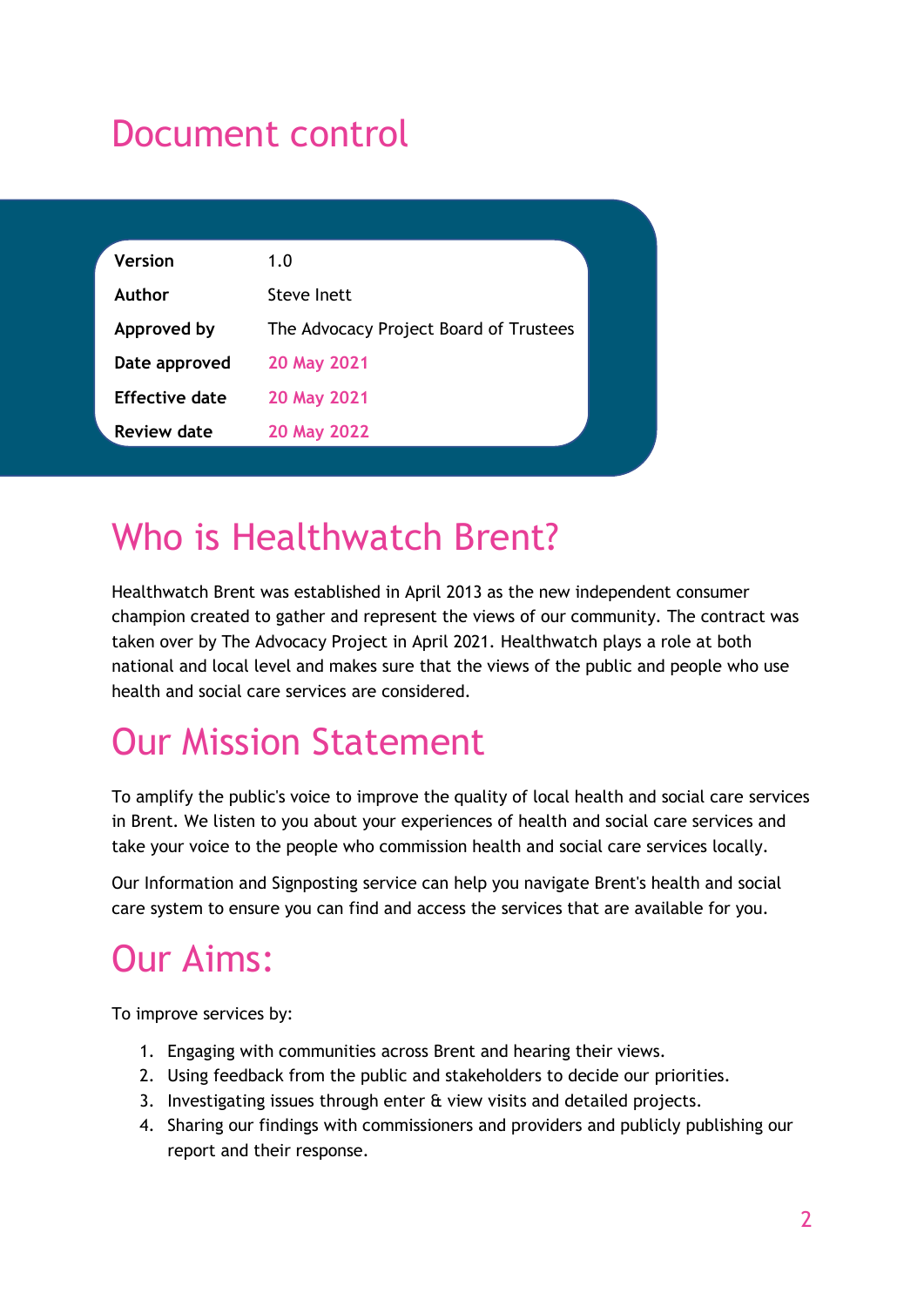- 5. Developing an action plan from our recommendations and meeting regularly with the organisation involved until the actions are completed.
- 6. Publishing updates on what has been achieved.
- 7. Influencing commissioners and providers in strategic decision making.
- 8. Ensuring high quality consultations and engagement with the public.

# Carrying Out Our Statutory Roles

We are described as the consumer champion for health and social care, our role was created by law; The Health & Social Care Act of 2012.

The key requirements of the Health & Social Care Act are:

- 1. Promote and support the involvement of local people in the commissioning, the provision and scrutiny of local care services.
- 2. Obtain the views of local people regarding their needs for, and experiences of, local care services and importantly to make these views known.
- 3. Make reports and recommendations about how local health and social care services could or ought to be improved. These should be directed to commissioners and providers of care services, and people responsible for managing or scrutinising local care services and shared with Healthwatch England.
- 4. Provide advice and information about access to local care services so choices can be made about local care services.

## How we do this in practice

### **For the Public we will:**

Give you Information about health and social care services and signpost you to the correct service, either statutory or in the community.

Inform you about your rights as a patient/ service user, but also your responsibilities to manage your own health and support services to enable them to be effective.

Where you tell us about a personal experience we will:

- Listen to your experiences and signpost you to where to make a complaint and what support is available with complaining.
- Record your experiences and look at trends and themes across the county, using those trends as a basis for what we investigate further.
- Escalate serious concerns to the appropriate authority and monitor the outcome.
- Involve you in how we decide our priorities either through our Grassroots Community Voices or Advisory Group
- Respond to enquiries on our Freephone line within 2 working days.

We will be open and transparent in how we work and publish the following on our website: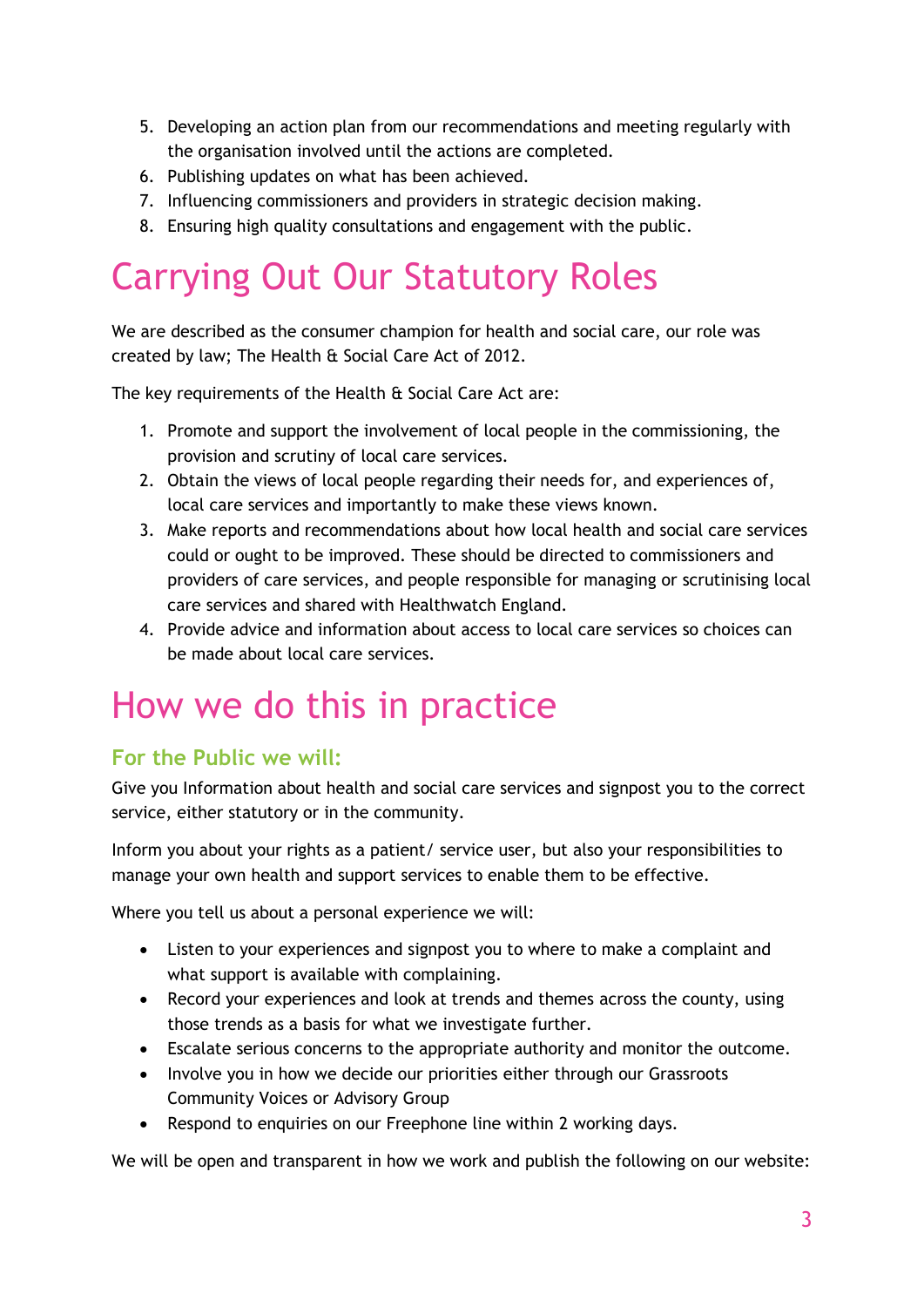- Our Annual report
- Our workplan for the year
- Our Project and Enter & View Reports
- Regular updates of our work
- Records of our regular meetings that set our priorities.

### **For Commissioners and Providers, we will:**

- Work in a spirit of partnership, sharing information, informing you about work we are undertaking and supporting your work that improves patient/service user experiences.
- Share intelligence that we have received from the public.
- Ensure our activities align with organisations timescales.
- Meet with you regularly to discuss shared areas of concern and monitor an action plan made up of agreed issues, Healthwatch Brent report recommendations and CQC findings.
- Act as a critical friend for consultations you undertake.
- Healthwatch Brent frequently gets requests to engage with the public where the organisation making the request should have an inhouse engagement resource that can meet the need. As part of our quarterly liaison with commissioners and providers Healthwatch Brent will encourage good practice engagement and support them with actions that will develop capacity for good quality in-house engagement.
- Healthwatch Brent can provide input in high level strategic issues where there is a need to start to look at how to work with the public or give a high-level view. Further input should then be sought from inhouse engagement.

### **For neighbouring Healthwatch we will:**

- Work in partnership to ensure we coordinate our work with commissioners and providers, so they do not have to speak to each local Healthwatch individually.
- Liaise regularly to agree where we can work together on shared priorities.
- Meet regularly with other local Healthwatch in London and with Healthwatch England.

### **For the Voluntary Sector we will:**

- Work with you to amplify the voices of people in your community.
- Involve you in our public voice programme when we are in your area.
- Involve you in our projects where relevant.

### **For Brent Council we will:**

- Support councillors to share experiences of local residents.
- Keep you updated of the outcomes of our work.
- Work with the Brent Health Overview & Scrutiny Committee (HOSC) to share information.